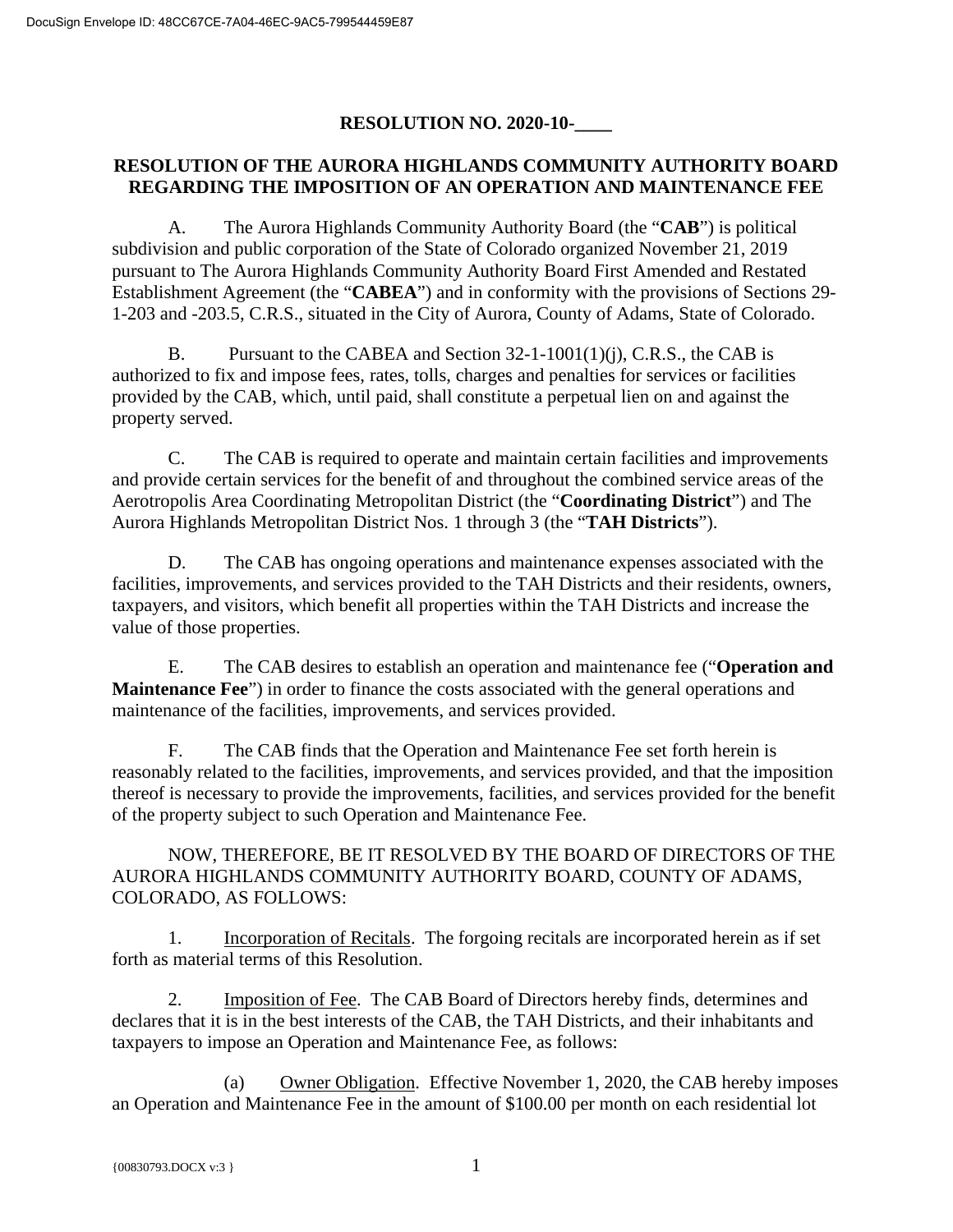(each, a "**Lot**" and collectively, "**Lots**") within the TAH Districts. The first Operation and Maintenance Fee shall become due and payable to the CAB at closing on the initial sale of such Lot with a completed residence thereon by a homebuilder to the initial homeowner (the "**Initial Payment Date**"), such Operation and Maintenance Fee amount pro-rated for the portion of the calendar month then remaining and payable by the homeowner (each, an "**Owner**").

(b) Automatic Adjustment. Beginning January 1, 2022, and on January 1 of each subsequent year, the Operation and Maintenance Fee shall be automatically increased in accordance with the Consumer Price Index for the Denver-Aurora-Lakewood (CPI-U), except that the Operation and Maintenance Fee shall never be automatically increased in excess of three percent (3%) in any year nor decreased in any year unless by majority vote of the CAB Board of Directors.

3. Billing. Each Owner shall be billed monthly by the CAB or the CAB's designee in advance, subject to the following procedure:

(a) Invoicing. Invoices for the Operation and Maintenance Fee will be sent to each addressed Lot Owner in the month prior to the date such invoice is due. Payment shall be due on the first day of each month (each a "**Due Date**"). Invoices will provide all amounts currently due, all past due amounts, including all Collection Costs (defined below), and any Late Fees (defined below) owing on the account. Payment shall be submitted to the CAB at the following address, unless otherwise directed by the CAB:

> The Aurora Highlands Community Authority Board c/o CliftonLarsonAllen LLP 8390 E. Crescent Pkwy., Ste. 300 Greenwood Village, CO 80111

(b) Past Due Amounts. Payment will become past due 30 days after the Due Date (the "**Past Due Date**") and will be assessed a Late Fee of \$5.00 pursuant to Section 29-1- 1102(3), C.R.S. If payment is not received prior to the Past Due Date, a reminder letter may be mailed to those Lot Owners which have not previously become past due. The reminder letter may be included in a subsequent invoice. The reminder letter will not be issued a reminder for future delinquencies. The reminder letter will state that payment must be received not later than 15 days after the mailing date of the reminder letter. Payments made will be applied first to any Late Fees and Collection Costs.

(c) Default. In the event that any such Operation and Maintenance Fee established hereunder remains unpaid for three (3) months after its Due Date ("**Default**"), the CAB or its designee shall be authorized to institute such remedies and collection proceedings for any and all outstanding amounts as may be authorized under Colorado law. All collections efforts shall be made pursuant to, and in accordance with, applicable state and federal laws. The defaulting Lot Owner shall pay all costs incurred for collection of the Operation and Maintenance Fee, including attorneys' fees (the "**Collection Costs**"). The CAB or its designee shall attempt to collect all past due Operation and Maintenance Fees, Late Fees, Collection Costs from the defaulting Lot Owner.